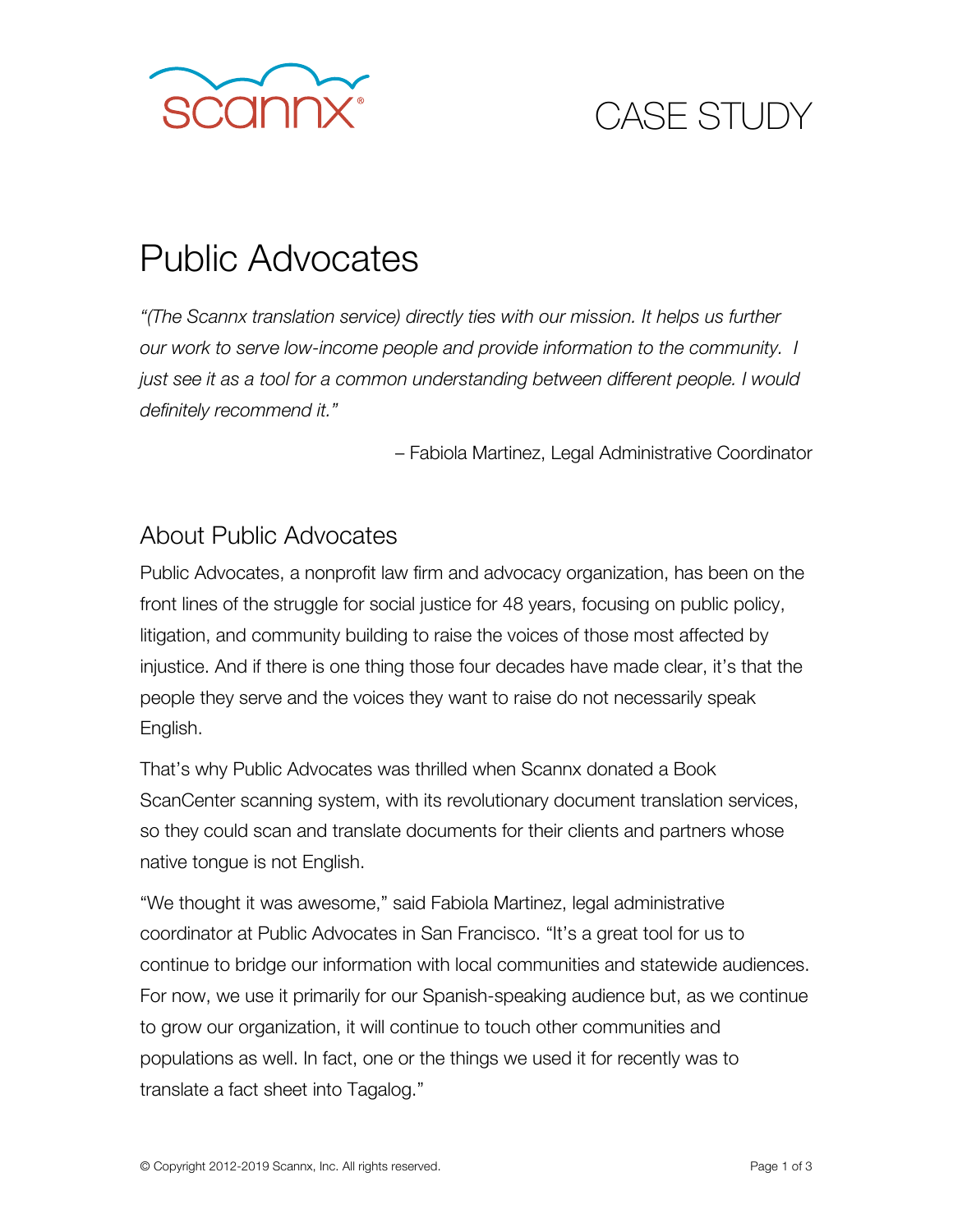

# CASE STUDY

### Expanding Success Through Translation

For years, the intuitive touch screen interface of the Scannx Book ScanCenter has guided users through the scan process from choosing file formats, to scan quality, color depth, file naming, and destinations. It has been a game-changer for libraries and institutions around the country. Then, in November 2018, Scannx debuted its new cutting-edge Scan to Translate service, which enables users to instantly translate printed documents into another language without having to manually retype the text into a separate document or online conversion tool. The new service integrates both Microsoft Translator, which supports 65 languages, and Google Translate, which offers translation capabilities for 103 languages.

Now, organizations like Public Advocates can use the Scannx Book ScanCenter to scan documents and get both an English version and a translated version in just seconds, then email the scans or save them to either USB or to cloud-based destinations such as Dropbox or Google Drive.

"We work in partnership with community organizations, and we make a lot of materials for them – such as fact sheets and press releases," said Martinez. "Most of the people our partners serve are Spanish speakers, though sometimes they speak other languages. (The Scan-to-Translate feature) saves us a lot of time, and that's important, especially in the legal community where things often have a really quick turnaround."

#### Automating And Expanding Inclusivity

In the past, documents that needed to be translated from English into another language would be handed off to a bilingual staff member, adding to their workload. "We are committed to providing information to the community," she said, "and it's incredibly helpful to not have to rely on one specific person to translate manually."

The translation tool has proved useful for Public Advocates projects that are pushing for policy change at the state level. A good example is Public Advocacy's